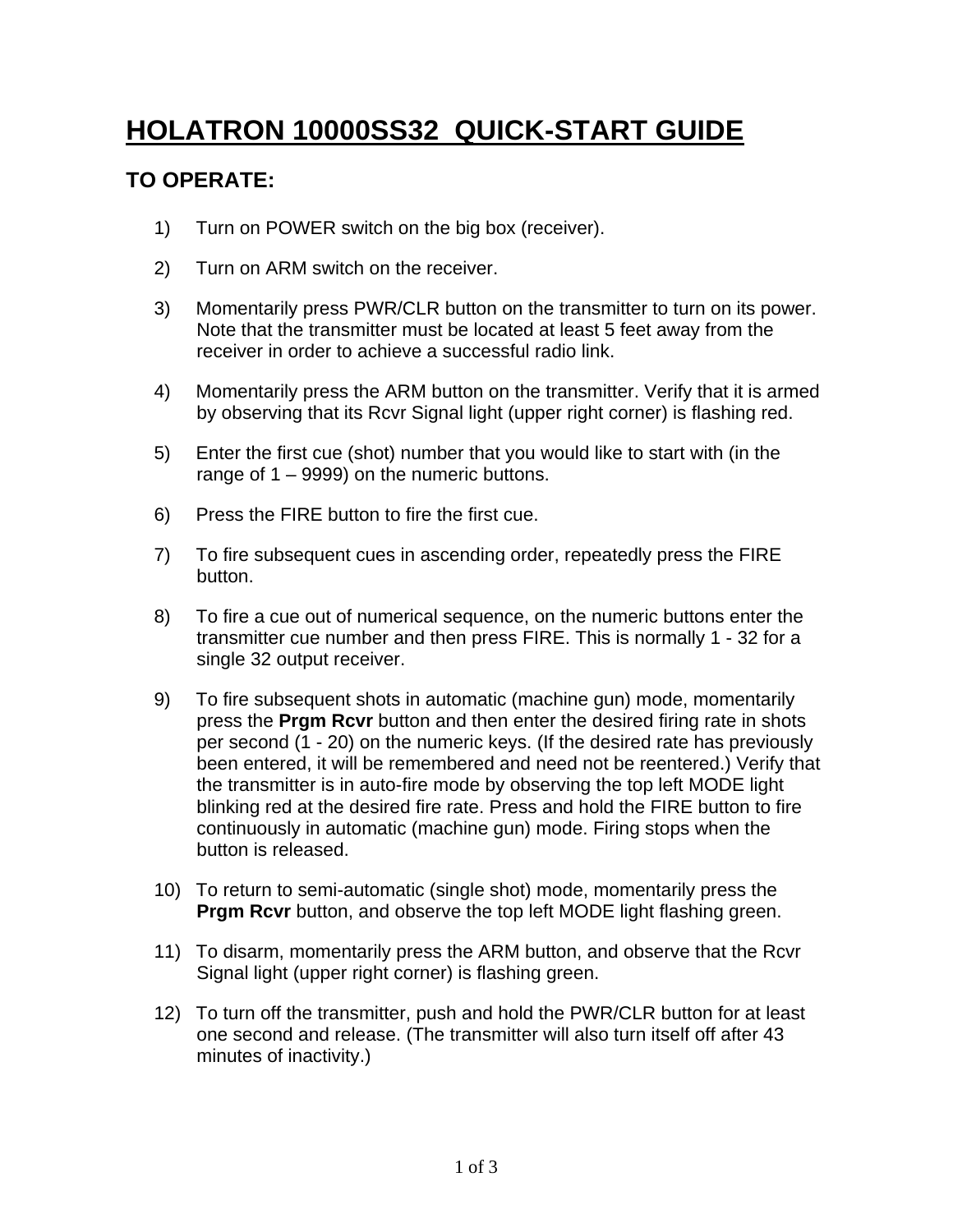## **TO PERFORM CONTINUITY TEST ON RECEIVER OUTPUTS :**

- 1) Transmitter and receivers to be tested must all be turned on. They may be in either SAFE or ARMED mode. If ARMED, the transmitter will automatically switch to SAFE mode and must be rearmed after completion of the test.
- 2) Enter the cue number that you would like to test (in the range of  $1 9999$ ) on the numeric buttons.
- 3) Press the transmitter's TEST button to test the cue number just entered. The number just entered will continue to flash on the transmitter panel, and its color will indicate the test result.

GREEN indicates a good connection.

RED indicates an open circuit or bad connection.

YELLOW indicates that no test response was received at the transmitter. This indication results from interference, poor radio link, or from testing a number that is not in the cue range of any receivers that are turned on.

- 4) To test all remaining cues automatically, press the TEST button a second time. The transmitter will test all remaining cues in ascending sequential order until it encounters one that responds with a RED or YELLOW indication, at which point it will stop.
- 5) To resume testing of all remaining cues after a stop, press the TEST button again, and so on.
- 6) To perform a single test on any random cue, simply enter the cue number on the numeric keys, and press TEST.

NOTE: Receivers that have been programmed to fire simultaneously (master and slaves programmed to the same cue range) must be tested individually, as they will otherwise transmit their test results simultaneously and interfere with each other. To test a receiver individually, all other receivers programmed to the same cue range must be turned off. If slaved receivers are not being used in a show, all receivers may be turned on and tested in a single scan.